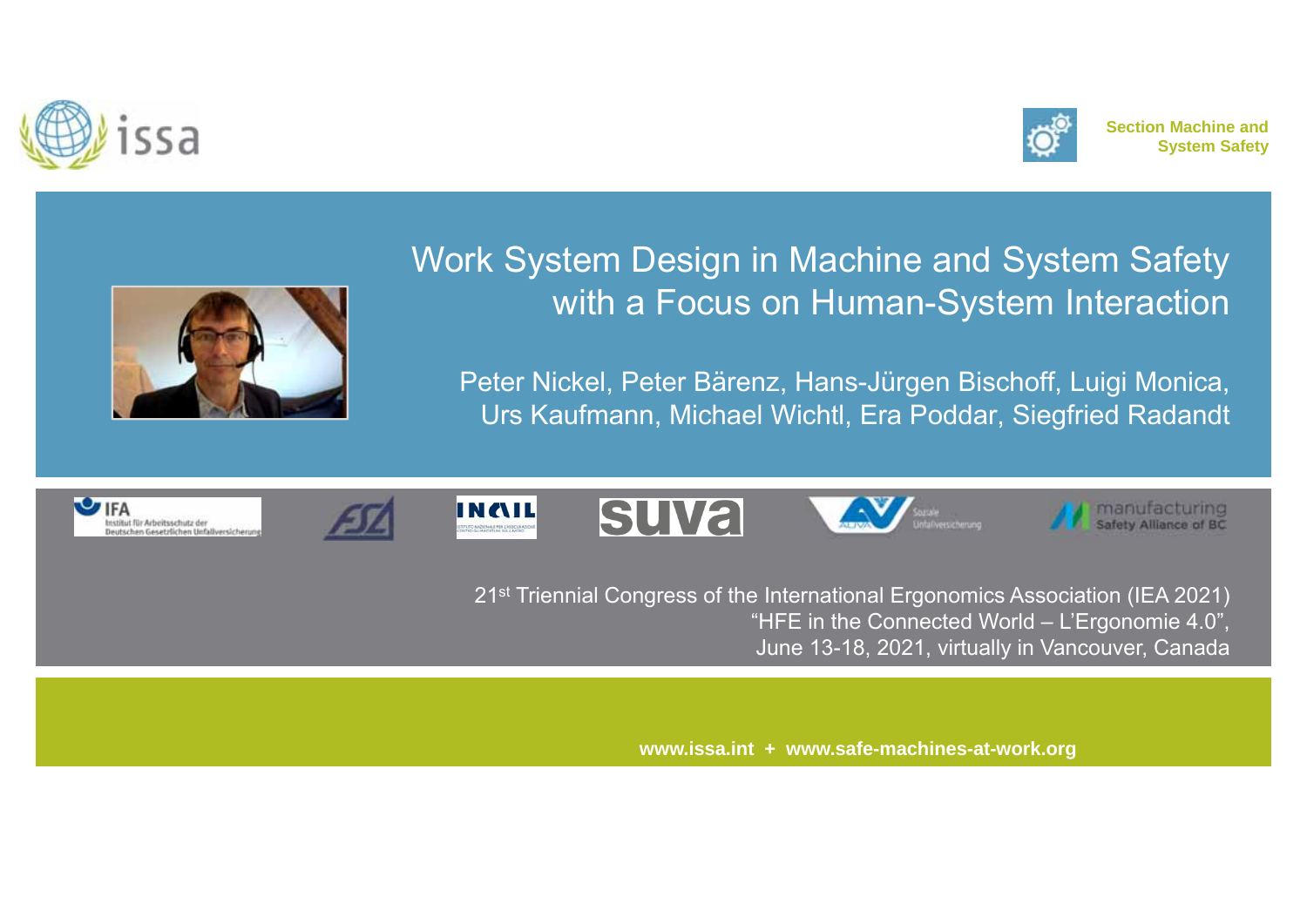**www.safe-machines-at-work.org** 2



# **Agenda**

- Human Factors, Ergonomics and **Safe Machines**
- OSH calls for work system **design in digital transformation**
- Design requirements **and recommendations**
- Work system design issues
- Work organisation design issues
- Work place design issues
- Work equipment design issues
- $\blacksquare$  Design for future **human-system interaction**





**Section Machine andSystem Safety**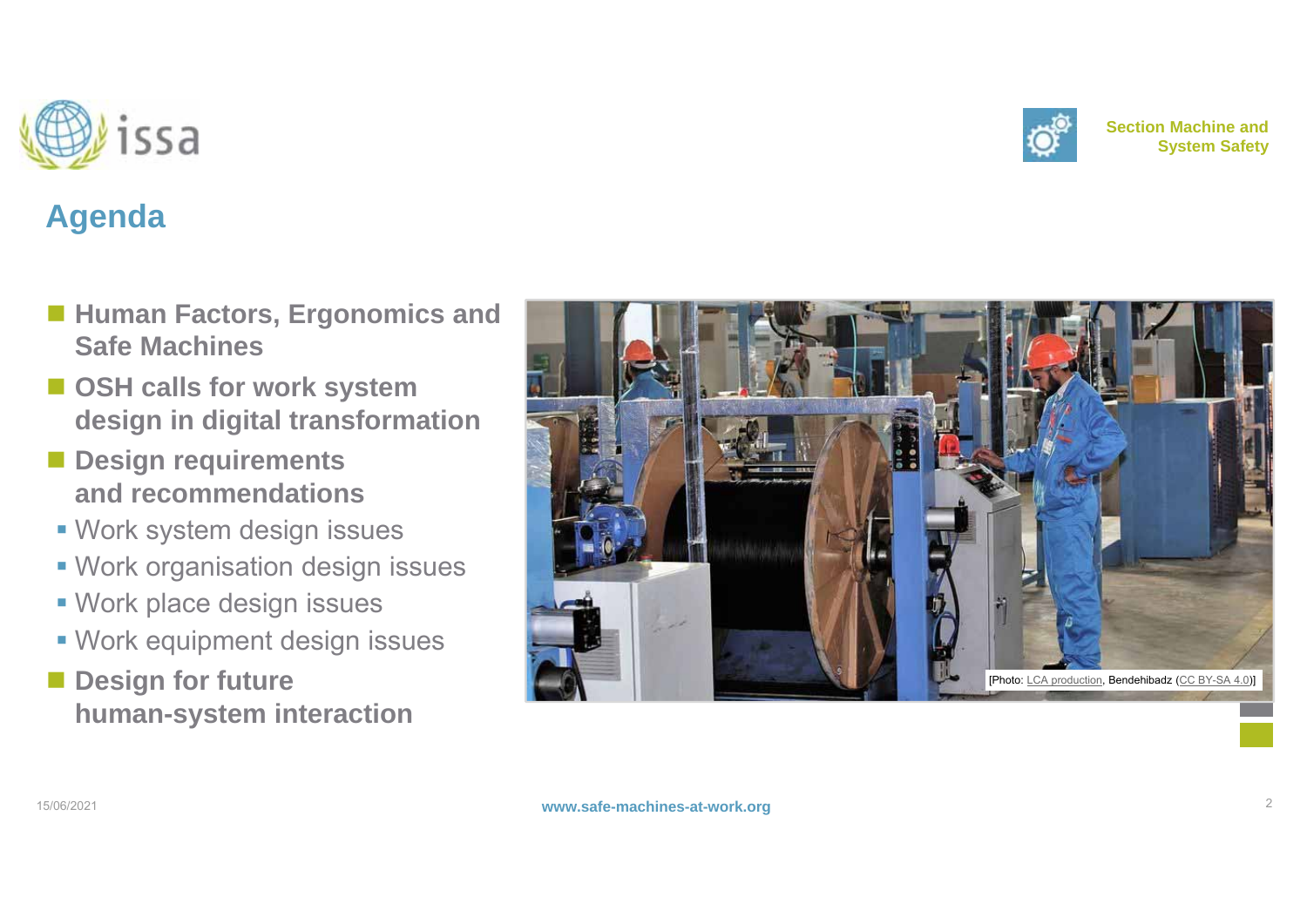





## **Human Factors, Ergonomics and Safe Machines**

- **Working Group Human Factors, Ergonomics and Safe Machines**
- **ISSA international prevention sections**
- Machine and system safety (MSS)
- **Work system design in digital transformation**
- **Inclusion of human factors goes beyond** anthropometry and biomechanics
- **Digitisation mandates design for** human information processing



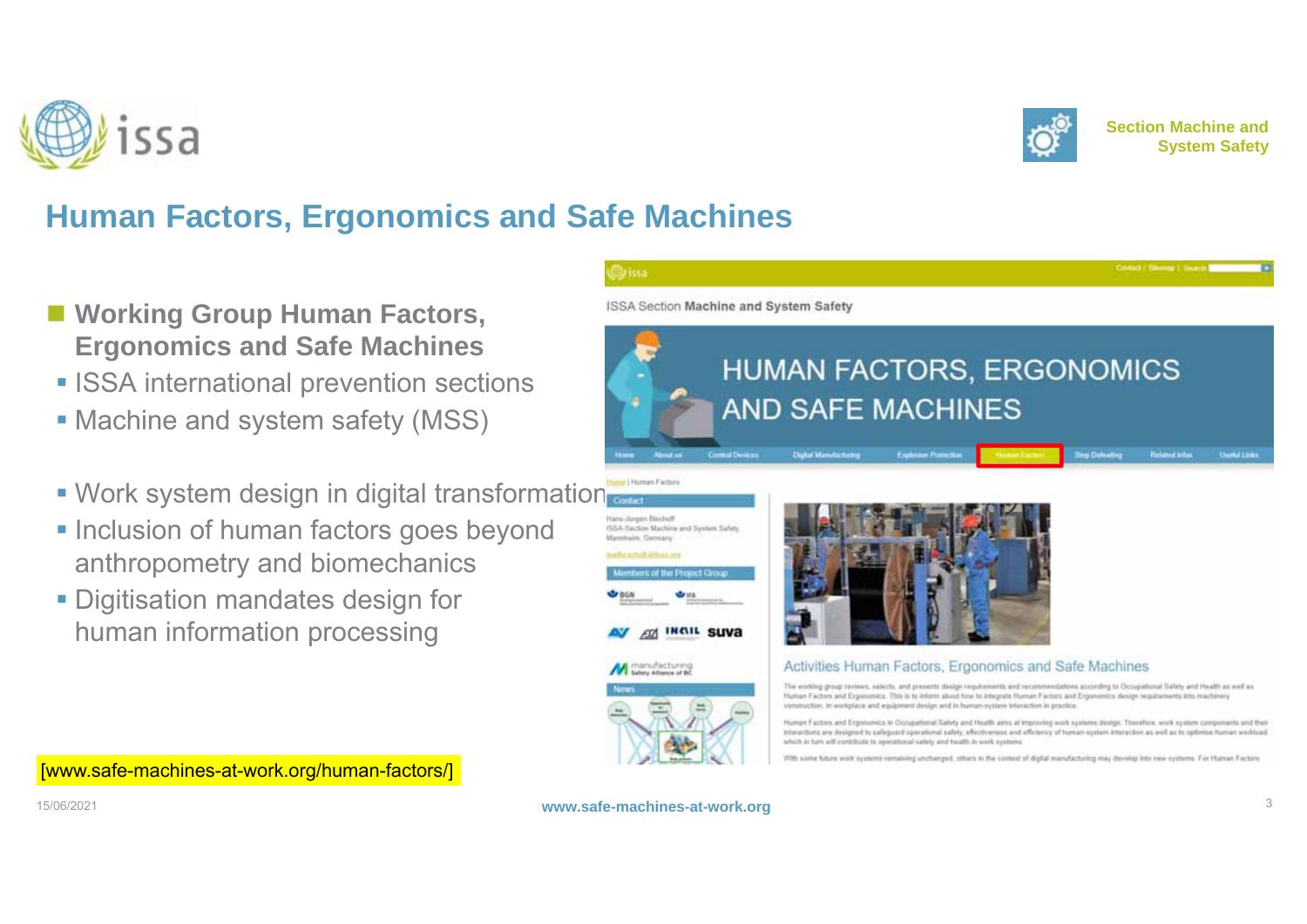





# **Human Factors, Ergonomics and Safe Machines**

- Design
	- **requirements and recommendations**
- Work system design issues
- Work organisation design issues
- Work place design issues
- Work equipment design issues

|                           | ISSA Section Machine and System Safety                 |                                              |                                            |                                                    |
|---------------------------|--------------------------------------------------------|----------------------------------------------|--------------------------------------------|----------------------------------------------------|
|                           |                                                        |                                              | <b>HUMAN FACTORS, ERGONOMICS</b>           |                                                    |
|                           | <b>AND SAFE MACHINES</b>                               |                                              |                                            |                                                    |
| Abvert are<br><b>Huns</b> | <b>Cliphal Munufacturing</b><br><b>Control Devices</b> | <b>Explosion Protection</b>                  | <b>Sup Deleating</b><br><b>Norman Form</b> | <b>Related John:</b><br><b>Chartal Links</b>       |
|                           |                                                        |                                              |                                            |                                                    |
|                           |                                                        |                                              |                                            |                                                    |
|                           |                                                        | Work System Design in Digital Transformation |                                            |                                                    |
| <b>Work System</b>        | <b>Work Organisation</b>                               | <b>Work Place</b>                            | <b>Work Equipment</b>                      |                                                    |
| <b>Design Issues</b>      | <b>Design Issues</b>                                   | Design Issues                                | <b>Design Issues</b>                       | <b>Work Transformation</b><br><b>Design Issues</b> |
| œ                         |                                                        |                                              |                                            |                                                    |
| Concept<br>of WSD         | OSH and<br>Design                                      | Fit to Body<br>Postures                      | Task<br>Interface Design                   |                                                    |
| Criteria<br>of WSD        | Work Organisation<br>Design                            |                                              | Interaction<br>Interface Design            |                                                    |

[www.safe-machines-at-work.org/human-factors/]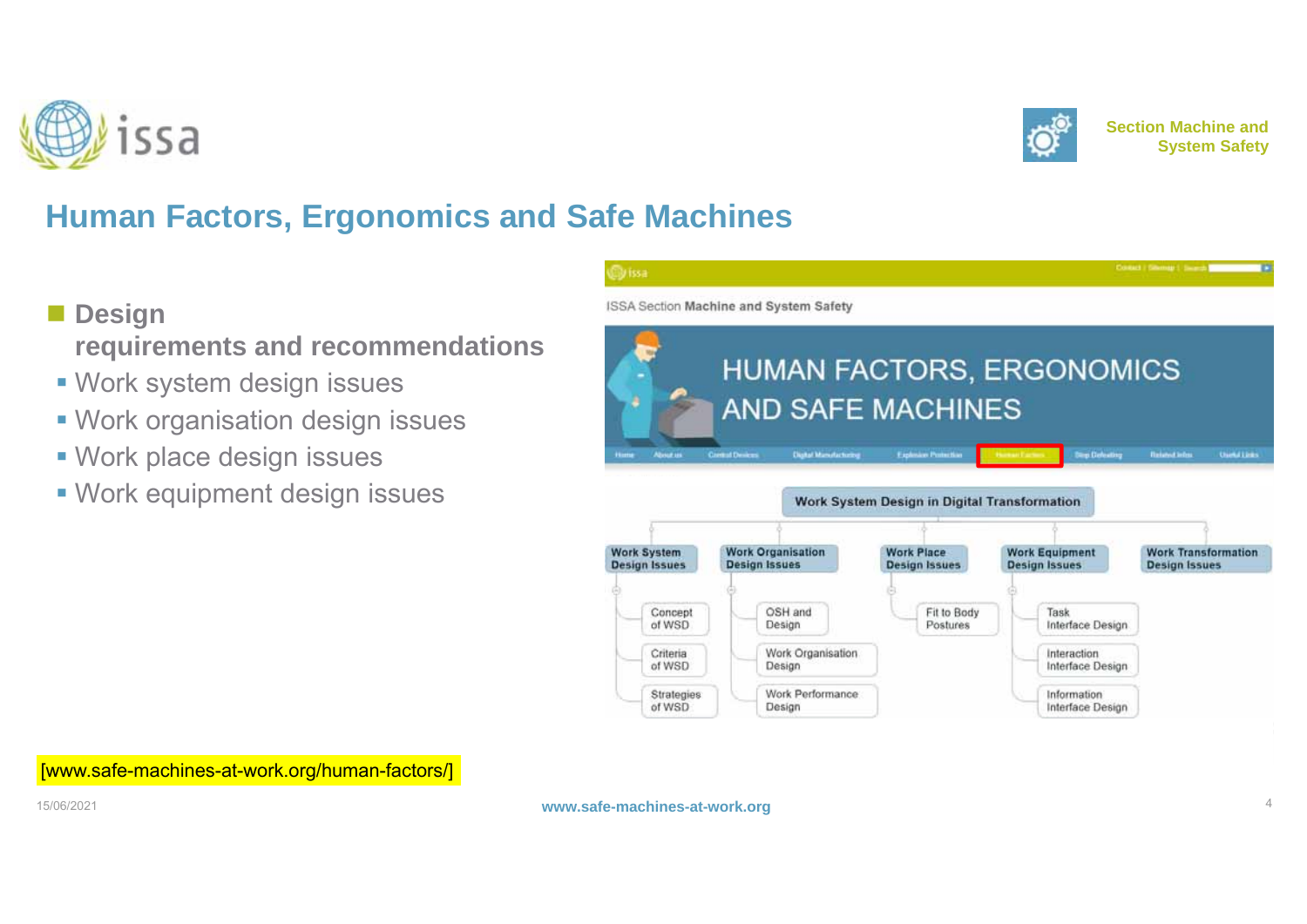



- **Concept of work system design**
- Work task, work organisation, work place, work equipment, work environment
- **Criteria of work system design**
- **Feasibility of work, freedom from harm,** from impairments, development of health
- Strategies of work system design
- Task orientation in work system design
- **Design for percentiles and for all**
- **Prospective versus corrective design**



[www.safe-machines-at-work.org/human-factors/work-system-design-issues/]



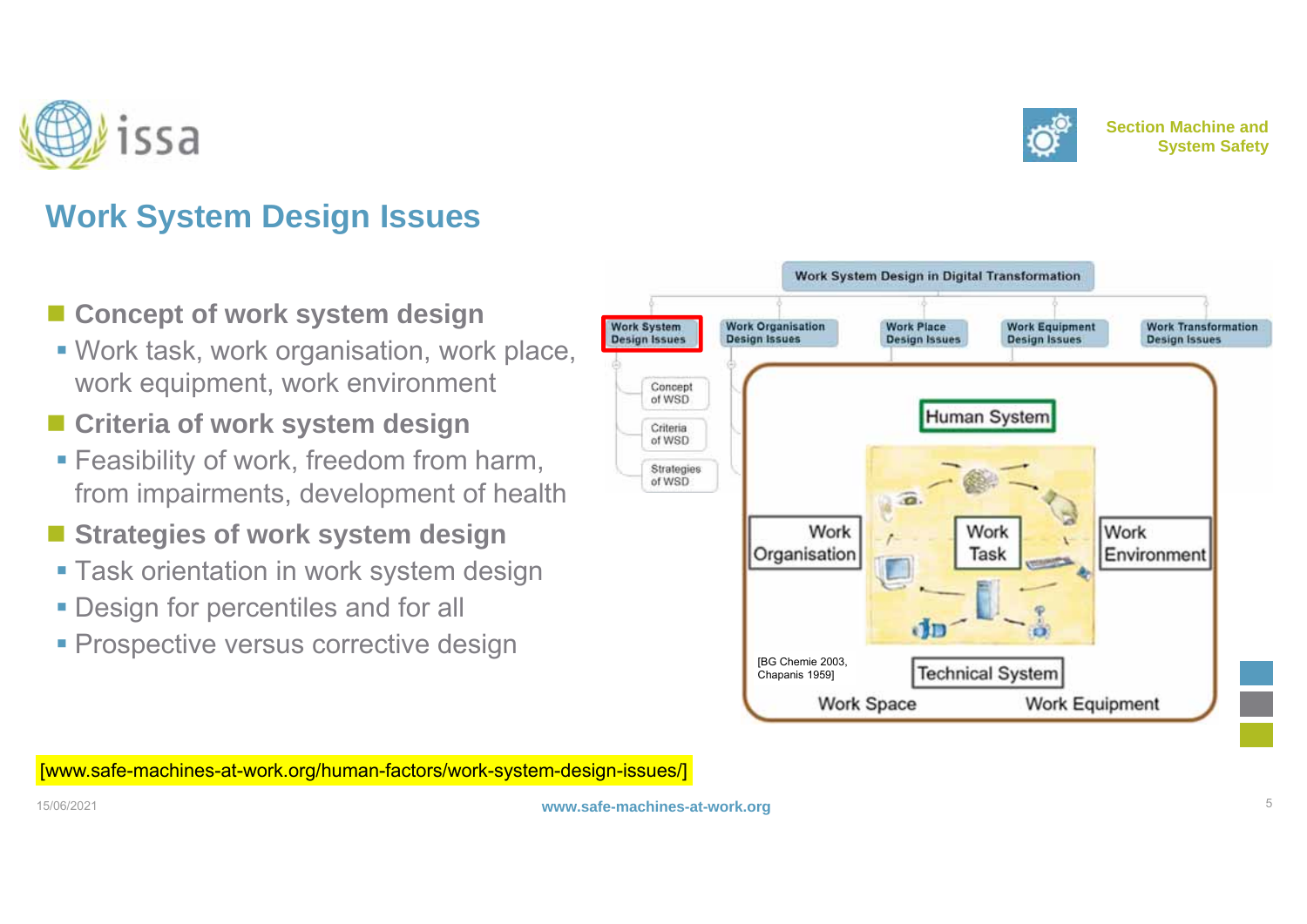



- OSH hierarchy of controls
- **STOP!** selection of measures reduce hazards and risks.
- **STOP!** measures protect all humans through design
- **STOP! measures provide additional potentia.**
- **Internationally, hierarchy of controls is the** same at higher levels
- **Work scheduling**
- Work load and working time
- **Work performance**
- **Human workload and human error**

[www.safe-machines-at-work.org/human-factors/work-organisation-design-issues/]



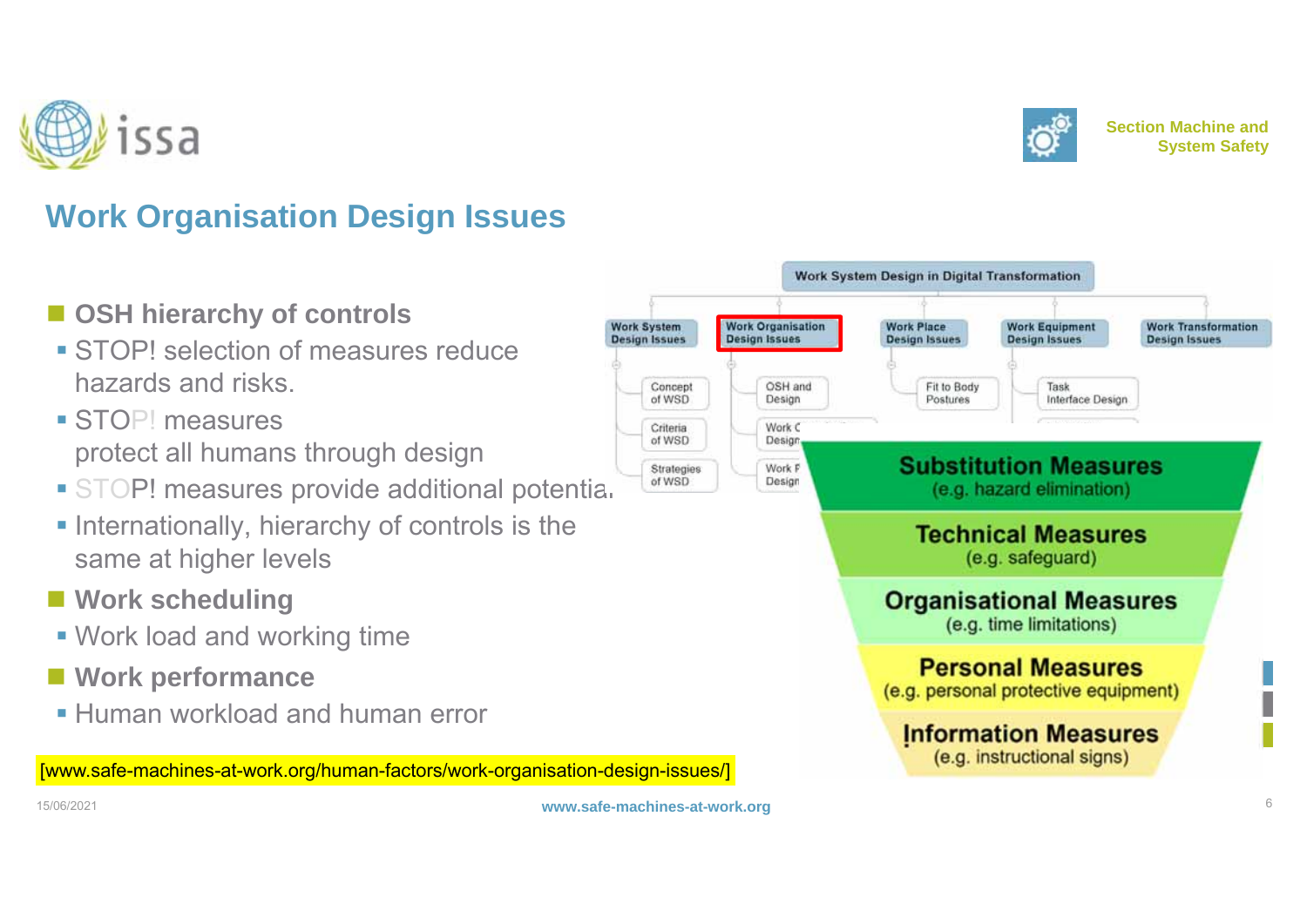



- **Dynamics in work place design**
- **Example 1** Line assembly works at sedentary work places with similar working height
- **Adaptation** measures

1. The height of the elbows of tall men (95%) in sitting position define in most cases the height of the dominant hand activity, which is at +/- 80 cm. The height of the work surface depends also on the workpiece and/or the tools that are used

2. Leave enough room under the table for the knees of a tall man (95%), at least 67cm high.





[www.safe-machines-at-work.org/human-factors/work-place-design-issues/]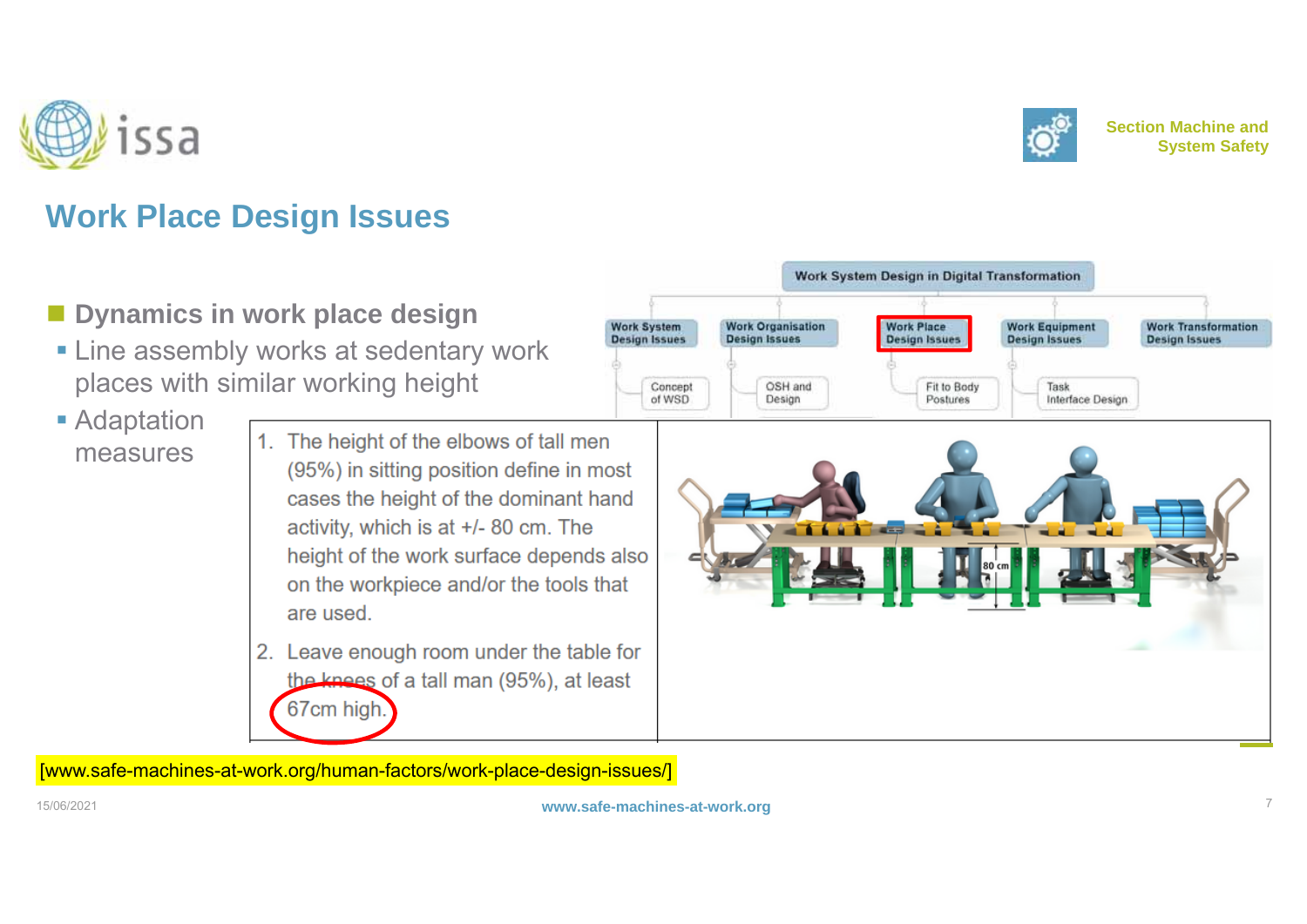



## **Work Place Design Issues**

#### **Dynamics in work place design**

- **Anthropometry**
- **Example: m95 knee-level for table height** ►67 cm =  $48.2 + 15.7 + 3.1$



[www.safe-machines-at-work.org/human-factors/work-place-design-issues/]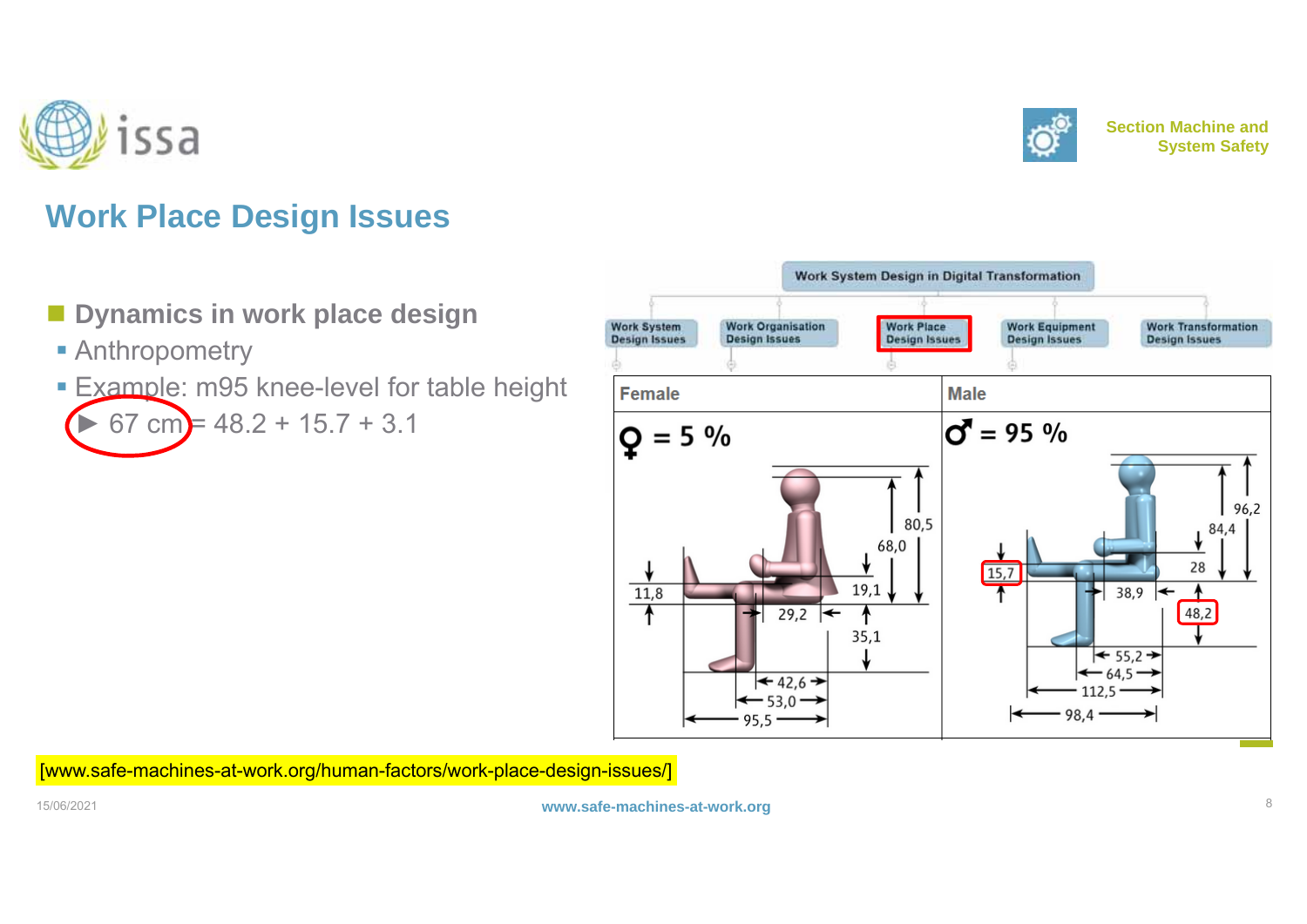



## **Work Equipment Design Issues**

- **Human-system interface design**
- Task interface design (EN 614-2)
- Interaction interface design (ISO 9355-1)
- **Information interface design (ISO 9355-1)**



[Picture: DGUV Information 215-450 (2021)]

[www.safe-machines-at-work.org/human-factors/work-equipment-design-issues/]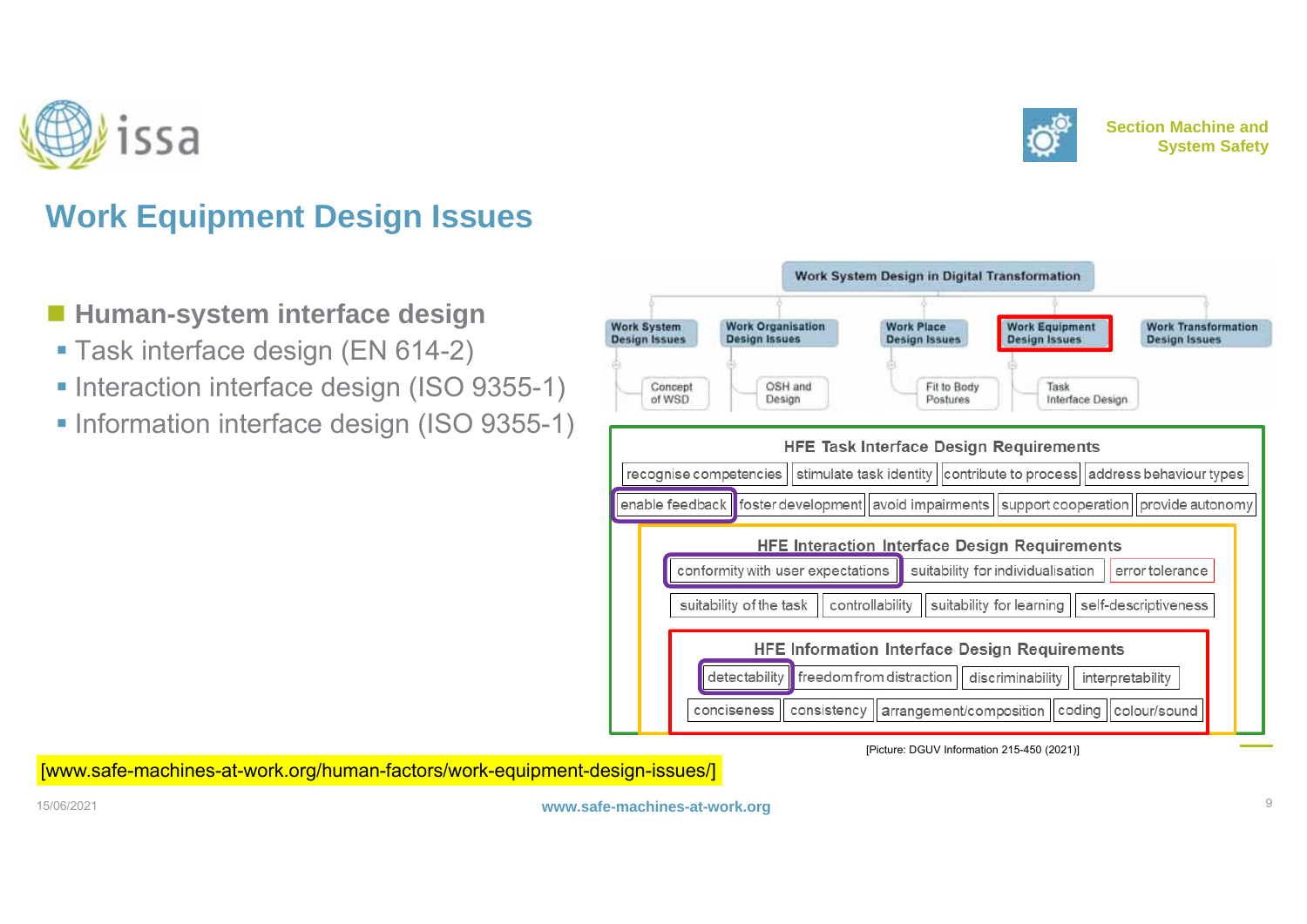



**Section Machine andSystem Safety**

# **Work Equipment Design – Task Interface Design**

- **Principles of work task design**
- Enable feedback (EN 614-2) is giving information on task performance to the worker to allow for assessments and adjustments.
- **Example:** 
	- <sup>−</sup>enable human view to danger zone (direct view or mirror or camera-monitors-system),
	- −control machine movements without compromising well-being of passers-by







[www.safe-machines-at-work.org/human-factors/work-equipment-design-issues/]

15/06/2021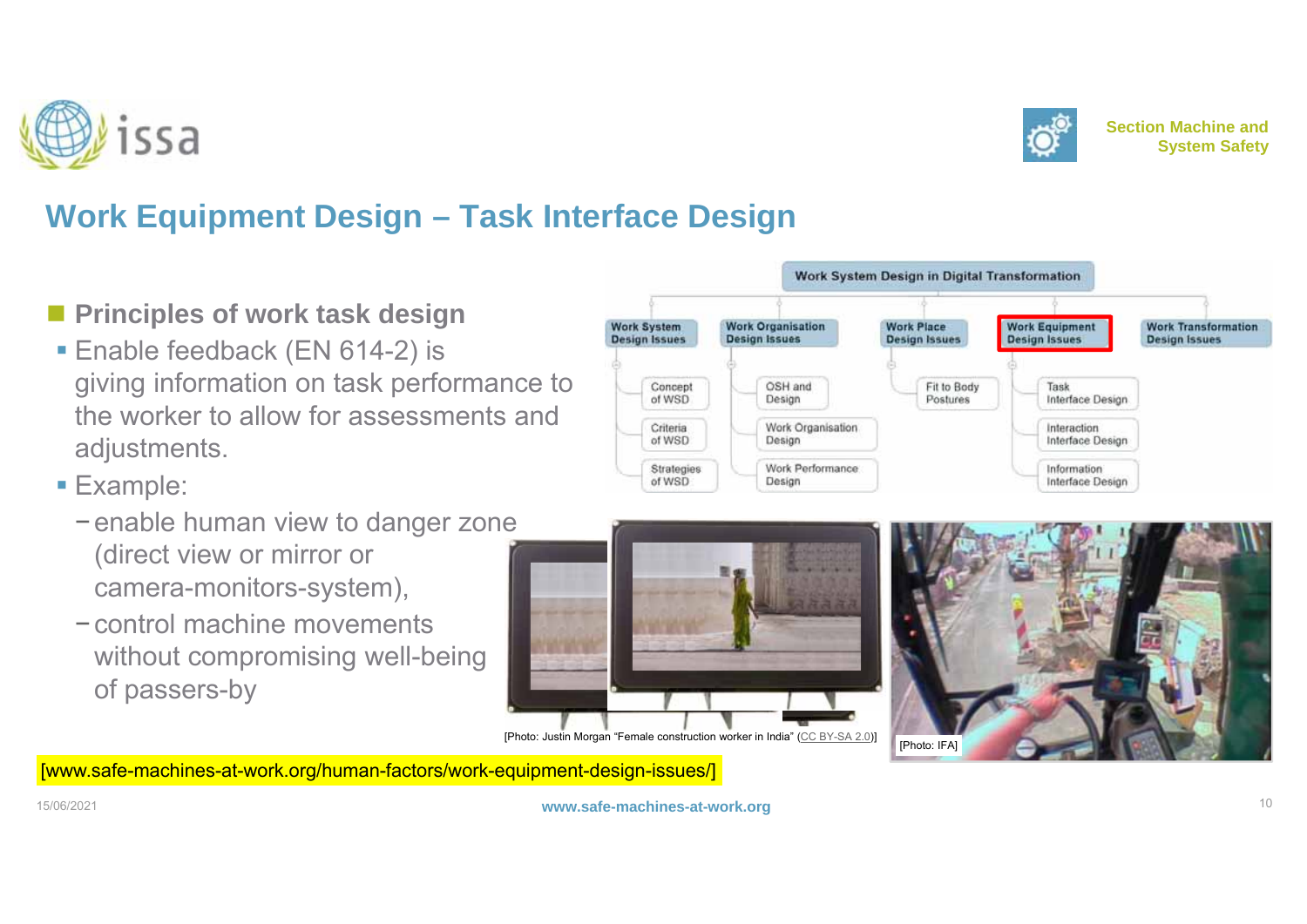



- **Principles of interaction design**
- Conformity to user expectations (ISO 9355-1) of
- function, movement and position of displays and controls.
- **Example:** 
	- <sup>−</sup>population stereotypes
	- <sup>−</sup>scales for temperature increase and decrease (see left and right picture)
	- <sup>−</sup>reasonably foreseeable human error during operation may lead to hazardous situations.



[www.safe-machines-at-work.org/human-factors/work-equipment-design-issues/]



**www.safe-machines-at-work.org** 11





**Section Machine andSystem Safety**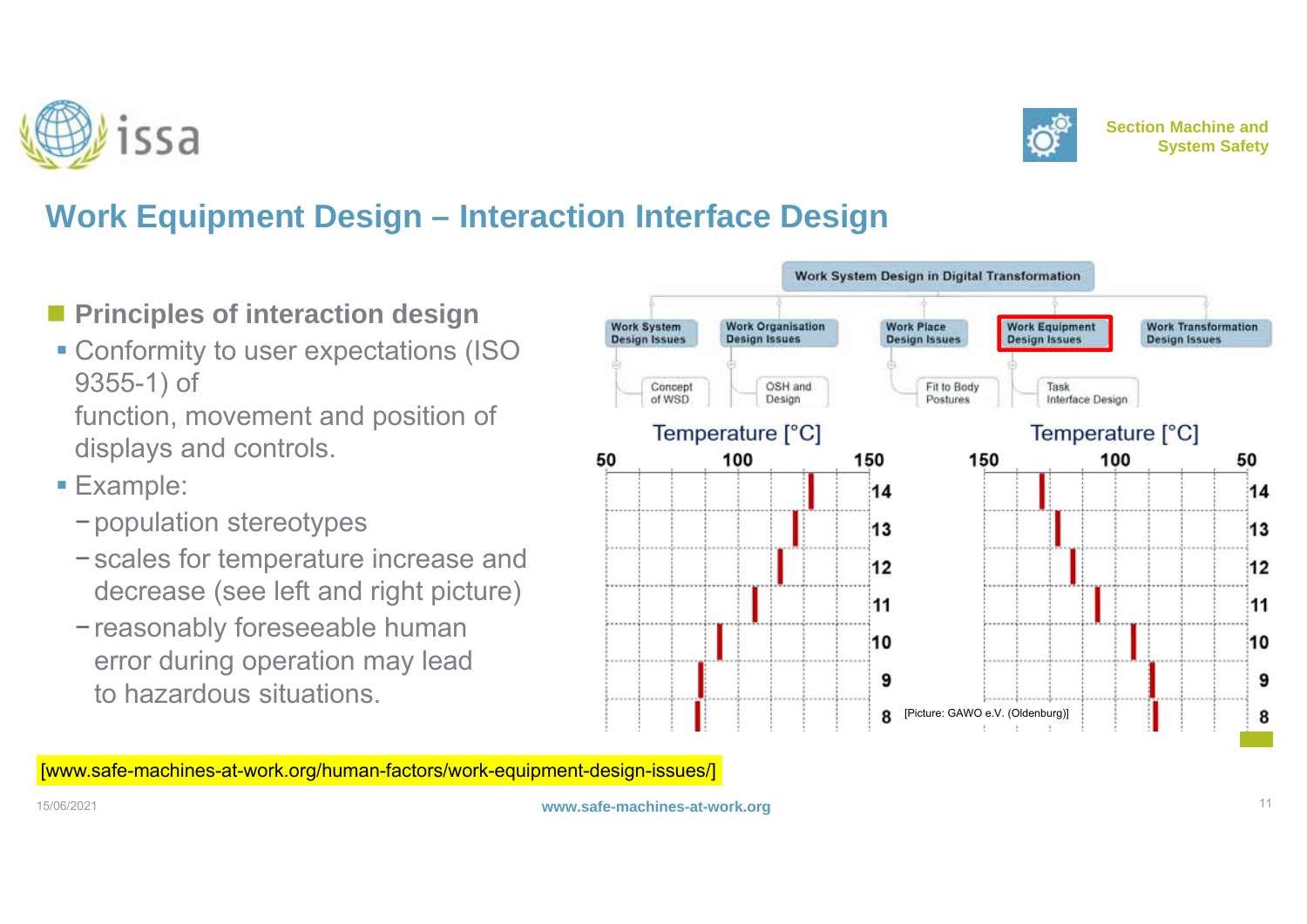



- **Principles of information design**
- Detectability (ISO 9355-1)
	- <sup>−</sup>un-intrusively inform about actual
	- <sup>−</sup>information is available, i.e. −attract attentioninform about temporal sequence show continuity indicate controls



[www.safe-machines-at-work.org/human-factors/work-equipment-design-issues/]



**www.safe-machines-at-work.org** 12

**Section Machine and**

**System Safety**